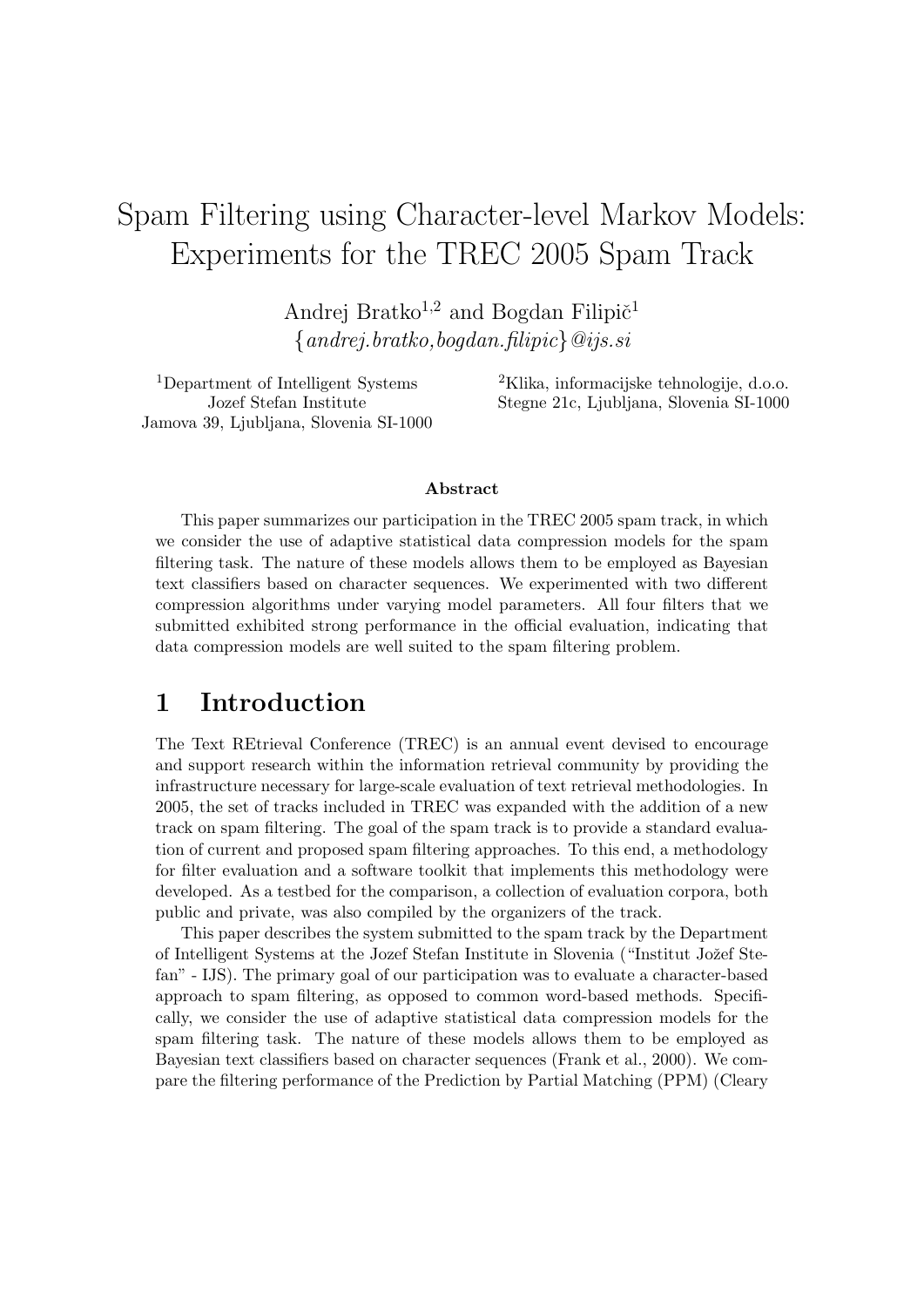and Witten, 1984) and Context Tree Weighting (CTW) (Willems et al., 1995) compression algorithms, and study the effect of varying the order of the compression model.

Our approach is substantially different from the methods adopted by typical spam filtering systems. In most spam filtering work, text is modeled with the widely used bag-of-words (BOW) representation, even though it is widely accepted that tokenization is a vulnerability of keyword-based spam filters. Some filters, such as the Chung-Kwei system (Rigoutsos and Huynh, 2004), use patterns of characters instead of word features. However, their techniques are different to the statistical data compression models that are evaluated here. In particular, while other systems use character-based features in combination with some supervised learning algorithm, compression models were designed from the ground up for the specific purpose of modeling character sequences. Furthermore, the search for useful character patterns is expensive, and does not lend itself well to the incremental learning setting that was used for the TREC evaluation. To our knowledge, our system was the only character-based system that was evaluated in the spam track at TREC 2005.

The remainder of this paper is structured as follows. Section 2 outlines the approach to spam filtering that was adopted in our system with a brief review of statistical data compression models and the relation to Bayesian text classification. We then describe the filter evaluation procedure that was used for TREC 2005, as well as the four system configurations that were submitted for the official runs by our group (Section 3). In Section 4, we summarize the relevant results from the official evaluation. The major conclusions that can be drawn from the evaluation are presented in Section 5, which also outlines our plans for the future development of our system.

### 2 Methods

The "IJS" system uses statistical data compression models for email classification. Such models can be used to estimate the probability of an observed sequence of characters. By building one model from the training data of each class, compression models can be employed as Bayesian text classifiers (Frank et al., 2000). The classification outcome is determined by the model that deems the sequence of characters contained in the target document most likely. The following subsections describe our methods in greater detail.

### 2.1 Statistical Data Compression Models

Probability plays a central role in data compression: Knowing the exact probability distribution governing an information source allows us to construct optimal or nearoptimal codes for messages produced by the source. Statistical data compression algorithms exploit this relationship by building a statistical model of the information source, which can be used to estimate the probability of each possible message that can be emitted by the source. Each message d produced by such a source is typically represented as a sequence  $s_1^n = s_1 \dots s_n \in \Sigma^*$  of symbols over the source alphabet  $\Sigma$ .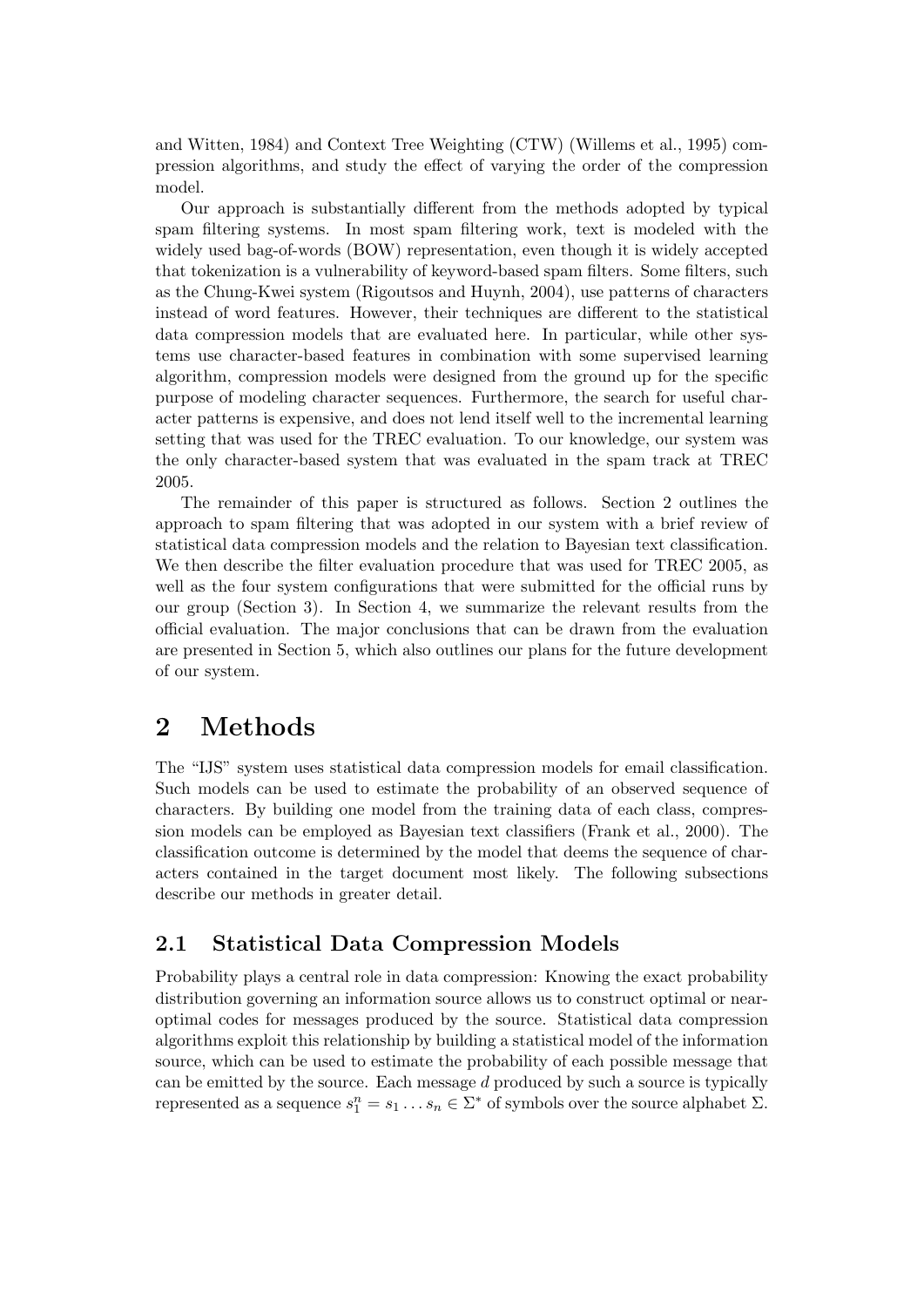For text generating sources, a symbol is usually interpreted as a single character. To make the inference problem tractable, each symbol in a message  $d \in \Sigma^*$  is assumed to be independent of all but the preceding  $k$  symbols (the symbol's *context*):

$$
P(d) = \prod_{i=1}^{|d|} P(s_i | s_1^{i-1}) \approx \prod_{i=1}^{|d|} P(s_i | s_{i-k}^{i-1})
$$
 (1)

The number of context symbols  $k$  is also referred to as the *order* of the model. To achieve accurate prediction from limited training data, compression algorithms typically blend models of different orders, much like smoothing methods used for modeling natural language (n-gram language models).

#### 2.1.1 Prediction by Partial Matching

The Prediction by Partial Matching (PPM) algorithm (Cleary and Witten, 1984) uses a special escape mechanism for smoothing. An order-k PPM model works as follows: When predicting the next symbol in a sequence, the longest context found in the training text is used (up to length  $k$ ). If the target symbol has appeared in this context in the training text, its relative frequency within the context is used as an estimate of the symbol's probability. These probabilities are discounted to reserve some probability mass for the escape mechanism. The accumulated escape probability is effectively distributed among symbols not seen in the current context, according to a lower-order model. The procedure is applied recursively, ultimately terminating in a default model of order −1, which always predicts a uniform distribution among all possible symbols. Many versions of the PPM algorithm exist, differing mainly in the way the escape probability is estimated. In our implementation, we used escape method D (Howard, 1993) in combination with the exclusion principle (Sayood, 2000).

#### 2.2 Context Tree Weighting

The Context Tree Weighting (CTW) algorithm (Willems et al., 1995) uses a mixture of all tree source models up to a certain order to predict the next symbol in a sequence. Each such model can be interpreted as a set of contexts with one set of parameters (i.e. next-symbol probabilities) for each context in the model. These contexts form a tree. The CTW algorithm blends all models that are subtrees of the full order- $k$  context tree (see Figure 1). When predicting the next symbol, the models are weighted according to their Bayesian posterior, which is estimated from the training data. Although the mixture includes more than  $2^{|\Sigma|^{k-1}}$  different models, the algorithm's complexity is linear in the length of the training text. This is achieved with a clever decomposition of the posteriors, exploiting the property that many of these models share the same parameters. The CTW algorithm has favorable theoretical properties, i.e. a theoretical upper bound on non-asymptotic redundancy can be proven for this algorithm. However, the algorithm is not widely used in practice, possibly due to its complex implementation, and the observation that it yields only minor gains in compression compared to PPM (or no gains at all). The original CTW algorithm was designed for compression of binary sources.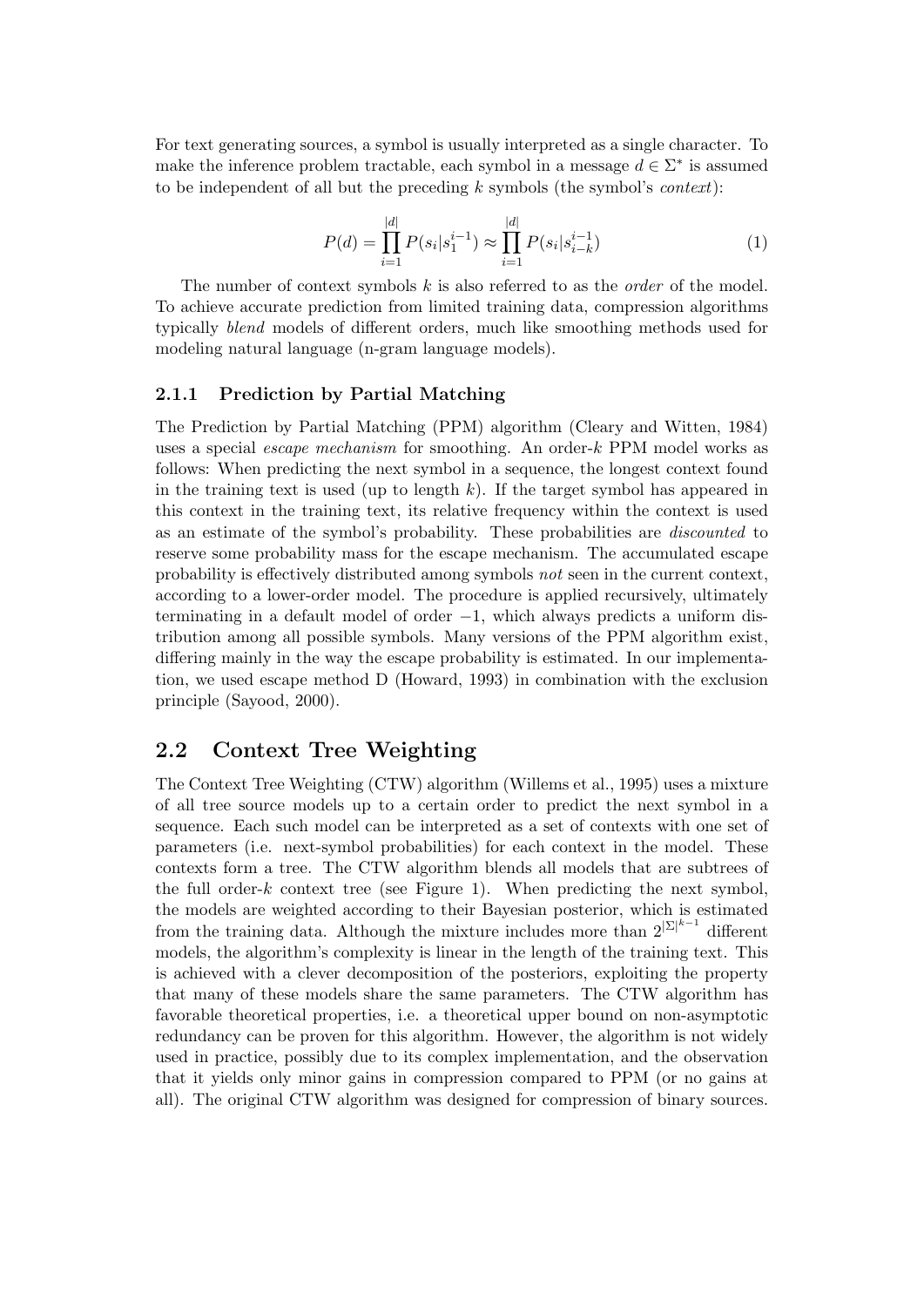We used a version of the algorithm that is adapted for multi-alphabet sources, using a PPM-style escape method for estimating zero-frequency symbols that is described in (Tjalkens et al., 1993).



Figure 1: All tree models considered by an order-2 CTW algorithm with a binary alphabet. An example input sequence is given to show the context that each of the models use for prediction of the last character in this sequence.

#### 2.3 Using Compression Models for Text Classification

To classify a target document  $d$ , Bayesian classifiers select the class  $c$  that is most probable with respect to the document text using Bayes rule:

$$
c(d) = \arg \max_{c \in C} [P(c|d)] \tag{2}
$$

$$
= \arg \max_{c \in C} \left[ P(c)P(d|c) \right] \tag{3}
$$

A statistical compression model  $M_c$ , built from the training data for class c, can be used to estimate the conditional probability of the document given the class  $P(d|c)$ :

$$
c(d) = \arg\max_{M \in \{M_{ham}, M_{spam}\}} [P(c)P_M(d)] \tag{4}
$$

For the binary spam filtering problem, compression models  $M_{spam}$  and  $M_{ham}$  are trained from examples of spam and legitimate email. In our implementation, we ignored the class priors, which is equivalent to setting  $P(c)$  in Equation 4 to 0.5 for both spam and ham.

#### 2.4 Adapting the Model During Classification

Each sequence of characters in an email message (such as, for example, a word), can be considered a piece of evidence on which the final classification is based. The simplest such sequence is a single character, which is always evaluated in the context of its preceding k characters. Each sequence favors classification into one particular class, albeit to a varying degree. While the first occurrence of a sequence undoubtedly provides fresh evidence to be used for classification, repetitions of a sequence are to some extent *redundant*, since they convey little *new* information.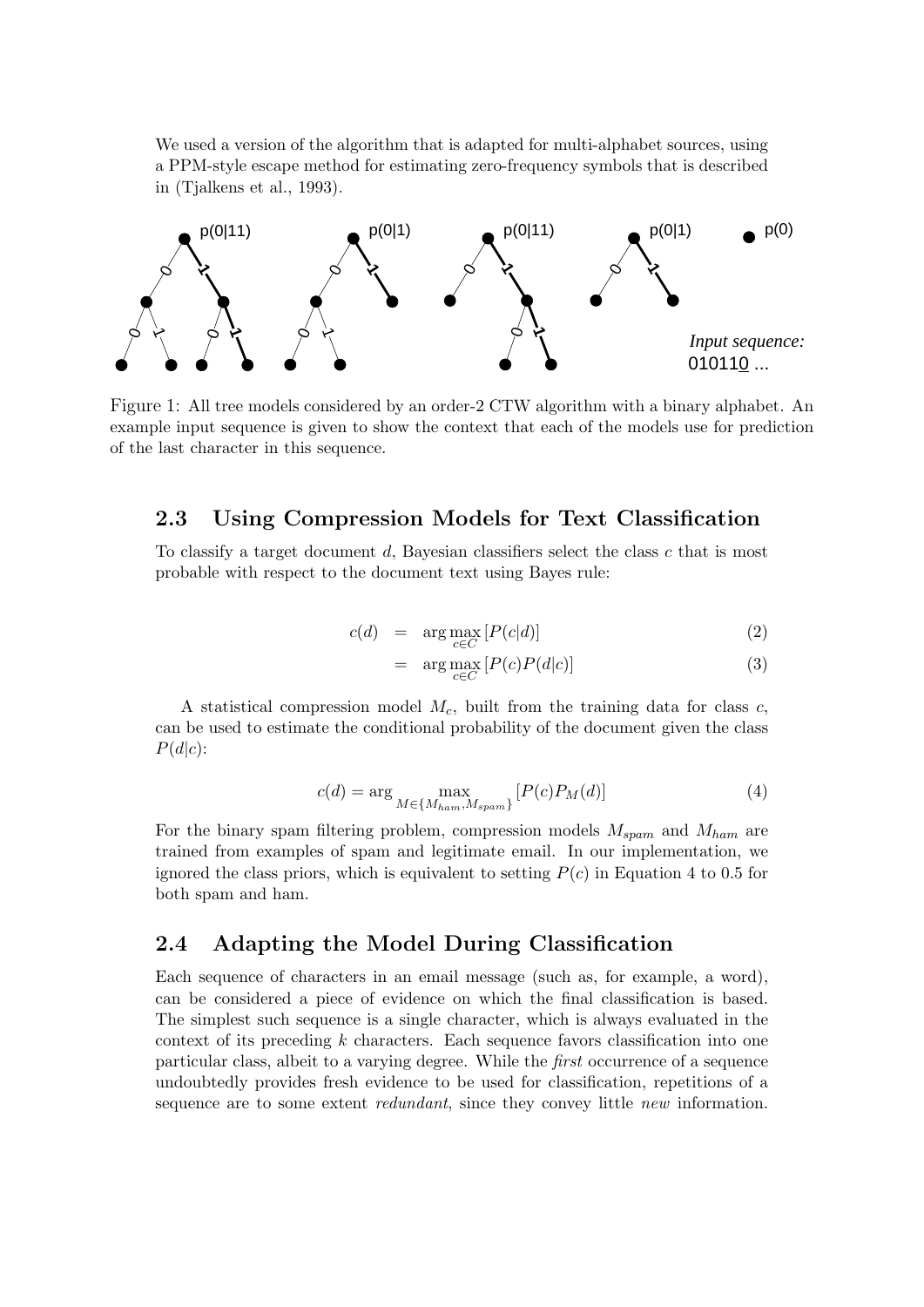However, when evaluating the (conditional) probability of a document according to Equation 1, repeated occurrences of the same sequence contribute an equal weight on the classification outcome.

To discount the influence of repeated subsequences, we chose to allow the model to adapt during the evaluation of the target document, as would typically be the case in adaptive data compression. To this end, the statistical counters contained in model M are incremented after the evaluation of each character when estimating the conditional document probability  $P_M(d)$  according to Equation 1. These statistics are removed from both models  $M_{ham}$  and  $M_{spam}$  after classification. Updating the models at each character improved performance considerably in our preliminary experiments, as well as in follow-up experiments on the public corpus compiled for TREC. A further theoretical analysis of this modification and empirical evaluation of its effect on performance are given in Bratko and Filipič  $(2005)$ .

#### 2.5 Calculating the Spamminess Score

Probability estimates for  $P(d|spam)$  and  $P(d|ham)$  are computed as a product over all character occurrences in the document text (Equation 1). With increasing document length, these estimates converge towards zero. To convert probability estimates into "spamminess scores" that are comparable across documents, the following transformation was used:

$$
spam\_score(d) = \frac{p(d|spam)^{1/|d|}}{p(d|spam)^{1/|d|} + p(d|ham)^{1/|d|}}\tag{5}
$$

In the above equation,  $|d|$  denotes the length of the document text, i.e. the total number of all character occurrences. The spamminess score can be loosely interpreted as the geometric mean of the probability that the target document is spam, calculated over all character occurrences. Note that this transformation does not affect the classification outcome for any target document, but helps produce scores that are relatively independent of document length. This is crucial when thresholding is used to reach a desirable tradeoff between ham misclassification and spam misclassification, which is also the basis of the Receiver Operating Characteristic (ROC) curve analysis that was the primary measure of classifier performance for TREC.

## 3 The Spam Filtering Task at TREC 2005

For the spam filtering task at TREC, a number of email corpora containing legitimate (ham) and spam email were constructed automatically or labeled by hand. To make the evaluation realistic, messages were ordered by time of arrival. Evaluation is performed by presenting each message in sequence to the classifier, which has to label the message as spam or ham (i.e. legitimate mail), as well as provide some measure of confidence in the prediction - the "spamminess score". After each classification, the filter is informed of the true label of the message, which allows the filter to update its model accordingly. This behavior simulates a typical setting in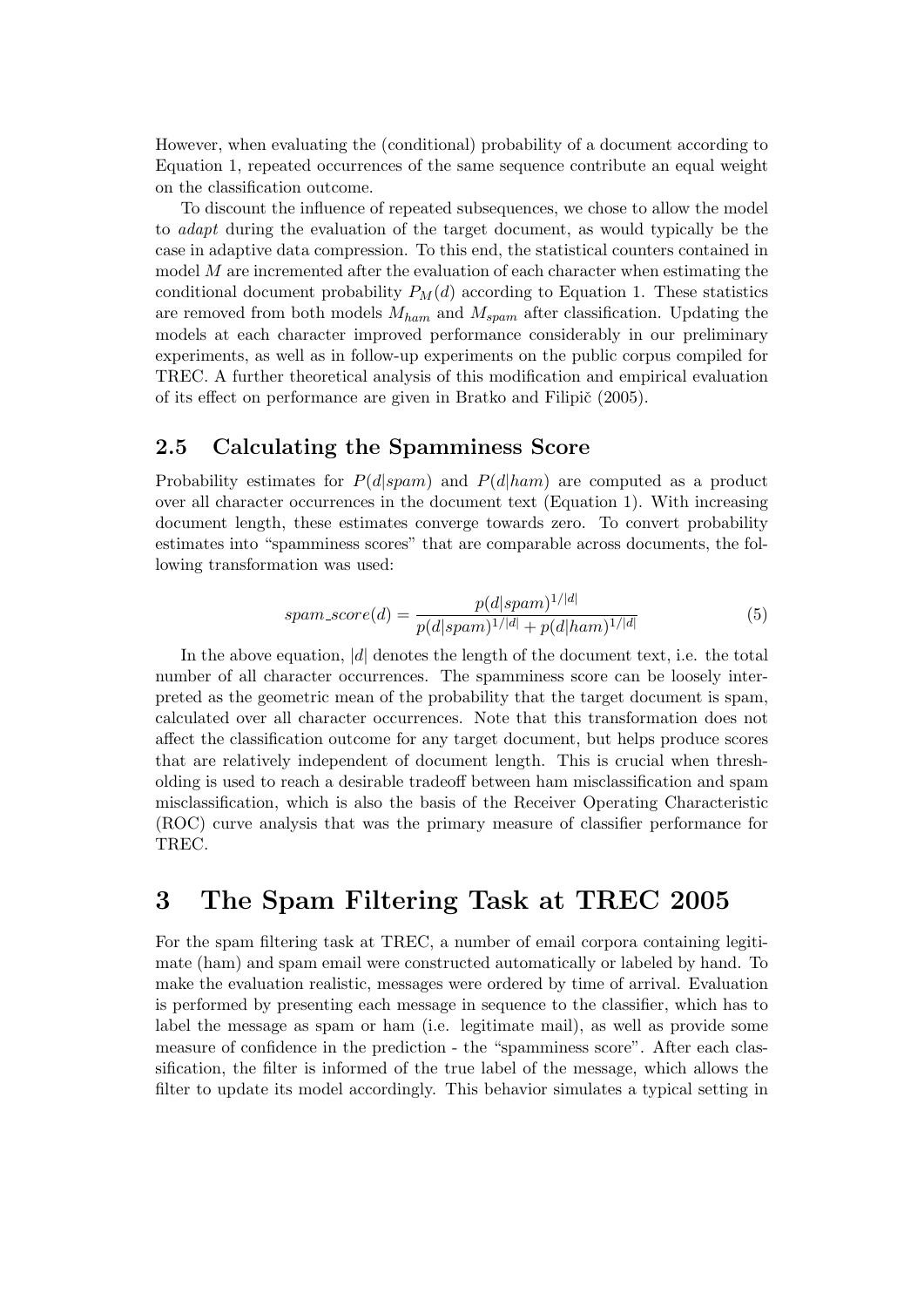personal email filtering, which is usually based on user feedback, with the additional assumption that the user promptly corrects the classifier after every misclassification. Each participating group was allowed to submit up to four different filters for evaluation.

### 3.1 Filters Submitted by the IJS Group

The filters that were submitted by our group at the Jozef Stefan Institute are listed in Table 1. Three of the filters were based the PPM compression algorithm, the fourth was based on the CTW algorithm, since, in our initial tests, it was found that the PPM algorithm generally outperforms CTW. The difference between the three PPM-based filters was in a different order of the model, since we primarily wanted to study the effect of varying the PPM model order. All of the four submitted filters adaptive the classification models during evaluation of the target document, as described in Section 2.4. This decision was based on the results of initial experiments, in which this approach generally outperformed a static model. In hindsight, we probably should have omitted the CTW-based method altogether and submitted at least one filter in which the model would be kept static during classification. We would very much wish to see the difference in performance confirmed in the results of experiments on the private corpora.

| Label       | $Comp.$ algorithm | <i>Order</i> |
|-------------|-------------------|--------------|
| ijsSPAM1pm8 | <b>PPM</b>        |              |
| ijsSPAM2pm6 | <b>PPM</b>        | 6            |
| ijsSPAM3pm4 | <b>PPM</b>        |              |
| ijsSPAM4cw8 | <b>CTW</b>        |              |

Table 1: Filters submitted by IJS for evaluation in the TREC 2005 spam track.

Our system was designed as a client-server application. The server maintains the compression models required for classification in main memory and updates the models incrementally with each new training example. The system performs very limited message preprocessing, which primarily includes mime-decoding and stripping messages of all non-textual message parts. All sequences of whitespace characters (tabs, spaces and newline characters) were replaced by a single space. The reason for this step was to undo line breaks added to messages by email clients. The newline characters that delimit header fields and separate the header from the body part were preserved. No other preprocessing was done.

Since the data collections used for TREC were large, we limited memory usage to around 500MB. When this limit was reached, the server discarded one half of the training data and rebuilt the classification models from the remaining examples. In general, the newest examples were kept for the pruned model, but measures were also taken to keep the dataset balanced. Specifically, if the number of all training messages was N when the memory limit was hit, the server would discard all but the newest  $N/4$  spam and  $N/4$  ham messages.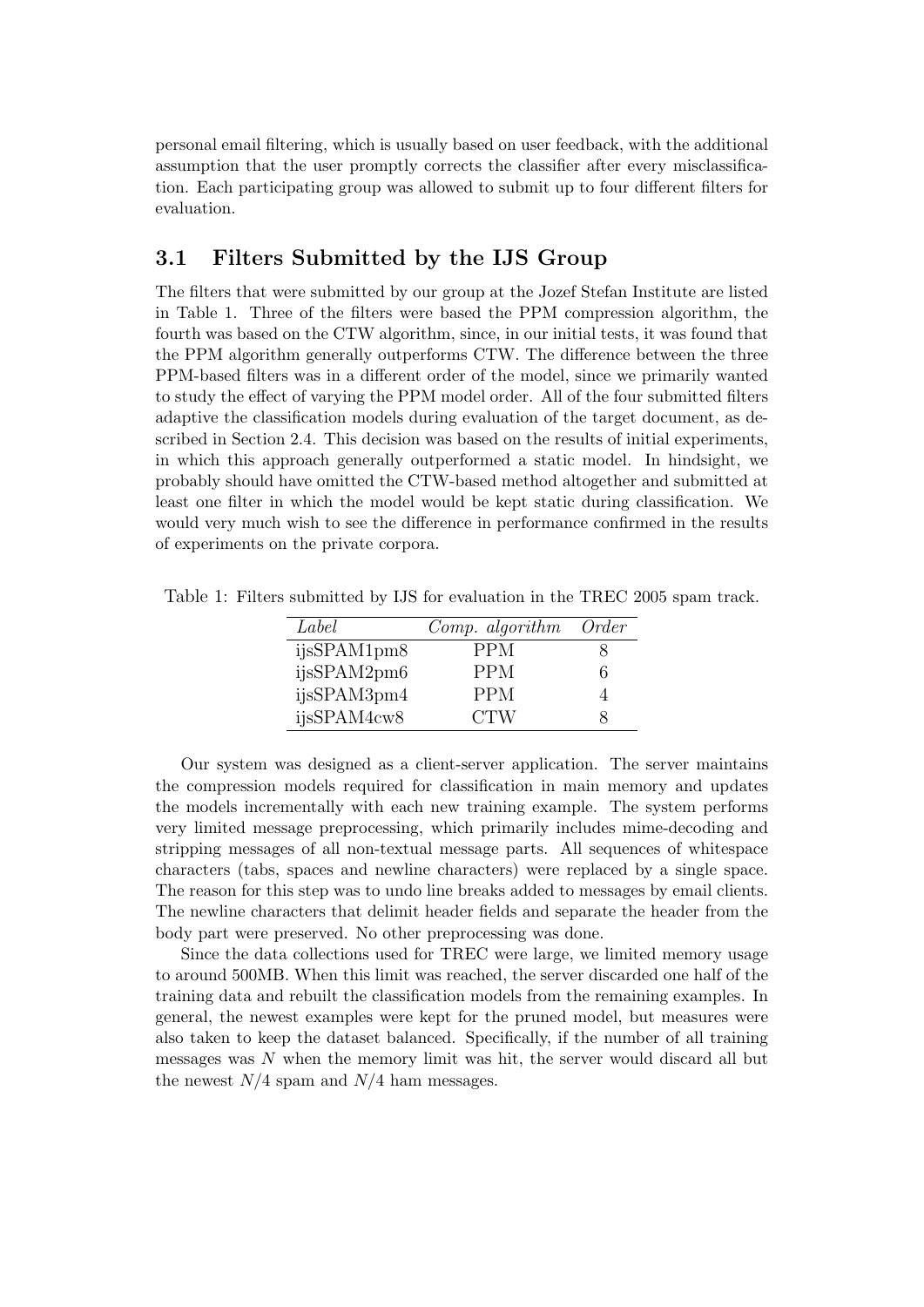# 4 Results

In this section, we summarize the results of the TREC evaluation that are most relevant to our system. In particular, we compare the performance of different compression models and evaluate the effect of varying the order of the compression model. Finally, we compare the performance of our system to the results achieved by other participants. The full official results of the evaluation are reported in the spam track results section of the TREC 2005 proceedings<sup>1</sup>.

### 4.1 Datasets

Four email datasets were used for the official TREC evaluation. The TREC 2005 public dataset<sup>2</sup> (t05p) contains almost  $100,000$  messages received by employees of the Enron corporation. The dataset was prepared specifically for the evaluation in the TREC 2005 spam track. The messages were labeled semi-automatically with an iterative procedure described by Cormack and Lynam (2005). The mrx, sb and tm datasets contain hand-labeled personal email. As these datasets are not publicly available for privacy reasons, the evaluation of filters was done by the organizers of the TREC 2005 spam track. The basic statistics for all four datasets are given in Table 2.

Table 2: Basic statistics for the evaluation datasets.

| $\mathit{Dataset}$ | <i>Messages</i> | Ham    | S <sub>p</sub> am |
|--------------------|-----------------|--------|-------------------|
| t05p               | 92189           | 39399  | 52790             |
| mrx                | 49086           | 9038   | 40048             |
| sb                 | 7006            | 6231   | 775               |
| tm                 | 170201          | 150685 | 19516             |

### 4.2 Evaluation Criteria

A number of evaluation criteria proposed by Cormack and Lynam (2004) were used for the official evaluation. In this paper, we only report on a selection of these measures:

- HMR: Ham Misclassification Rate, the fraction of ham messages labeled as spam.
- SMR: Spam Misclassification Rate, the fraction of spam messages labeled as ham.
- 1-ROCA: Area above the Receiver Operating Characteristic (ROC) curve.

We believe the 1-ROCA statistic is the most comprehensive measure, since it captures the behavior of the filter at different filtering thresholds. Increasing the

 $1$ http://trec.nist.gov/pubs.html

<sup>2</sup>http://trec.nist.gov/data.html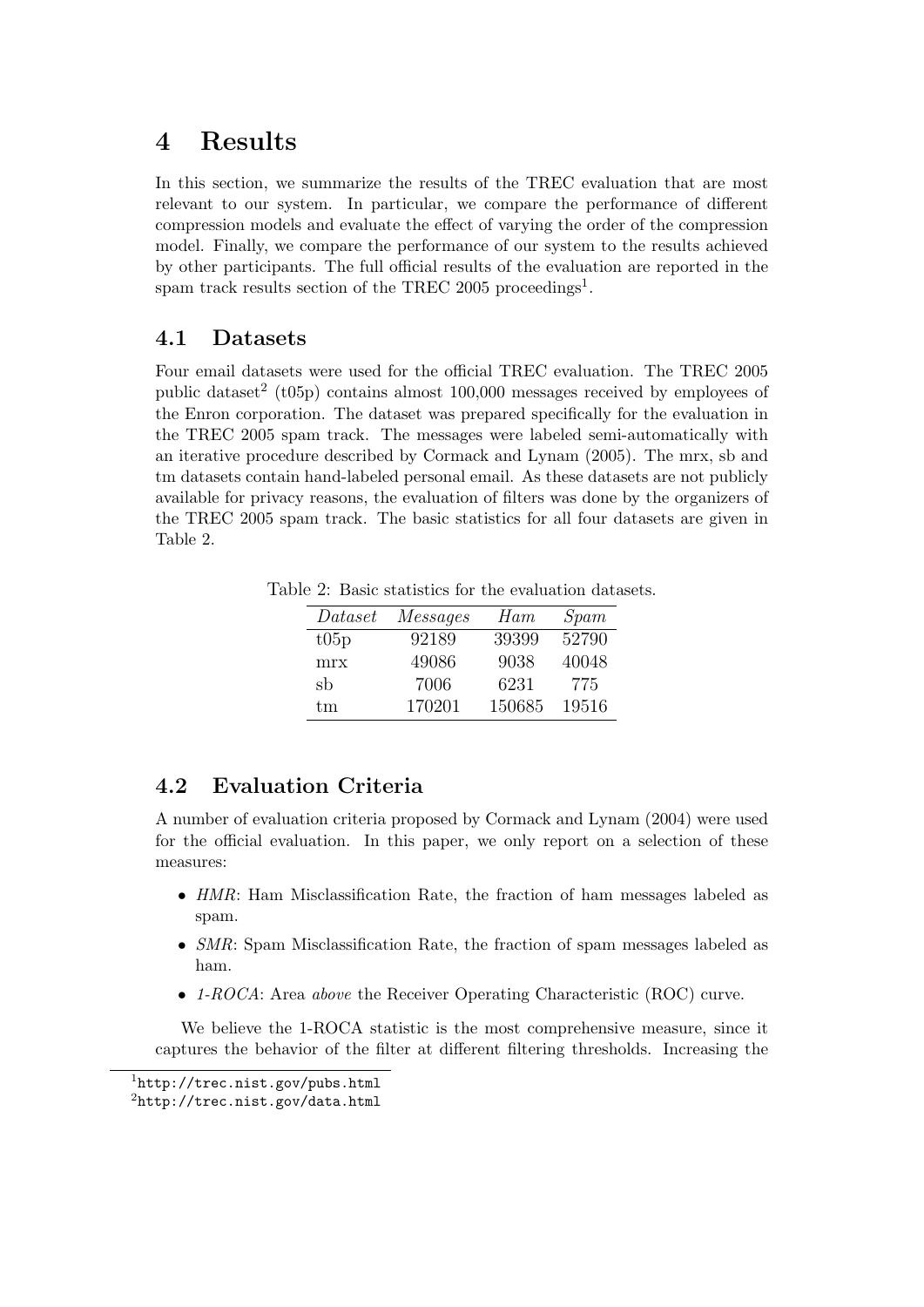filtering threshold will reduce the HMR at the expense of increasing the SMR, and vice versa. The desired tradeoff will generally depend on the user and the type of mail they receive. The HMR and SMR statistics are interesting for practical purposes, since they are easy to interpret and give a good idea of the kind of performance one can expect from a spam filter. They are, however, less suitable for comparing filters, since one of these measures can always be improved at the expense of the other. For this reason, we focus on the 1-ROCA statistic when comparing different filters.

### 4.3 A Comparison Between Compression Algorithms

A comparison between the performance of the PPM and CTW algorithms is given in Figure 2. In all comparisons, an order-8 compression model is used, since we only submitted an order-8 CTW-based filter. The reason for this is that the CTW algorithm weights models of different orders according to their utility, so we expect performance to improve as the order of the model is increased.



Figure 2: Performance of CTW and PPM algorithms for spam filtering.

Although the performance of the algorithms is similar, the PPM algorithm usually outperforms CTW in the 1-ROCA statistic, with the exception of the mrx dataset. We observed a similar pattern in our preliminary experiments (Bratko and Filipič, 2005). The CTW algorithm is more complex and slower than PPM, without yielding any noticeable improvement in PPM's performance.

### 4.4 Varying the Model Order

The effect of varying the order of the PPM compression model on classification performance is given in Figure 3. No particular model is uniformly best, however, it can be seen that using an order-6 model usually produces good results. In data compression, it is known that increasing the order of PPM to beyond 5 characters or so usually results in a gradual decrease of compression performance (Teahan, 2000), so the results are not unexpected. Since the difference in performance is much greater between different datasets than the order of the PPM model, we may conclude that the filter is rather robust to the choice of this parameter.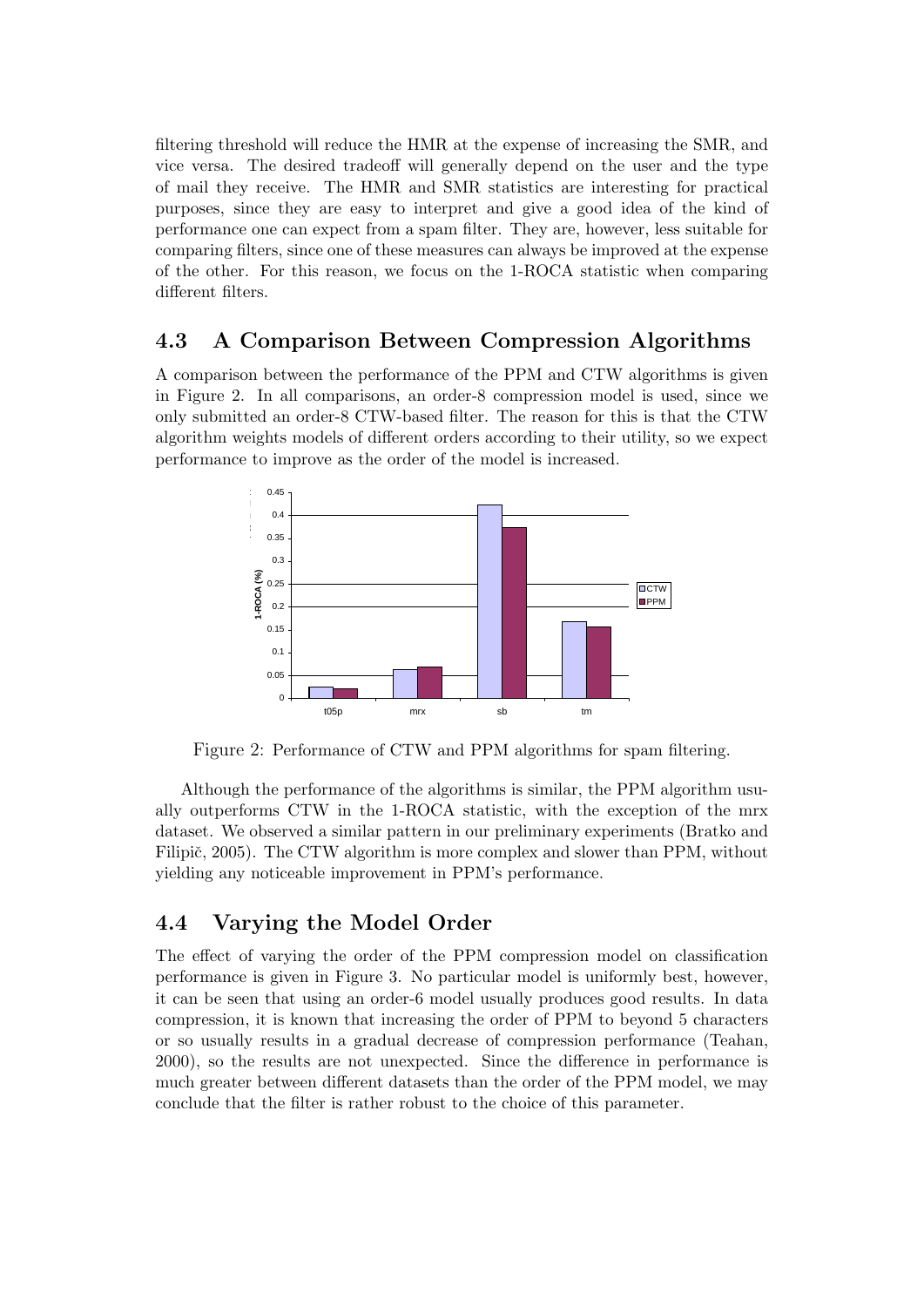

Figure 3: Comparison of order-4, order-6 and order-8 PPM models.

#### 4.5 Comparison to Other Filters

A summary of the results achieved with our order-6 PPM model (ijsSPAM2pm6) on the official datasets is listed in the first row of Table 3. Overall, ijsSPAM2pm6 was our best performing filter configuration. The results achieved by the best performing filters of six other groups are also listed for comparison. The IJS system outperformed other systems on most of the evaluation corpora in the 1-ROCA criterion. However, the tradeoff between ham misclassification and spam misclassification varies considerably for different datasets. A comparison with the statistics in Table 2 reveals that our system disproportionately favored classification into the class that contains more training examples. Our system did not vary the filtering threshold dynamically, but rather kept it fixed at a spamminess score above 0.5. The results in Table 3 indicate that adjusting the threshold with respect to the number of ham and spam training examples or, alternatively, with respect to previous performance statistics, would be beneficial. This modification would have no effect on the ROC curve analysis.

|          | t05p      |        |               | mrx       |        | sb            |        |        | tm            |           |        |               |
|----------|-----------|--------|---------------|-----------|--------|---------------|--------|--------|---------------|-----------|--------|---------------|
| Filter   | $1$ -roca | $hm\%$ | $\text{sm}\%$ | $1$ -roca | $hm\%$ | $\text{sm}\%$ | 1-roca | $hm\%$ | $\text{sm}\%$ | $1$ -roca | $hm\%$ | $\text{sm}\%$ |
| ijsSPAM2 | 0.019     | 0.23   | 0.95          | 0.069     | 1.52   | 0.34          | 0.285  | 0.16   | 11.74         | 0.135     | 0.36   | 3.43          |
| lbSPAM2  | 0.037     | 0.51   | 0.93          | 0.083     | 1.63   | 0.23          | 0.835  | 0.03   | 33.16         | 0.411     | 0.29   | 11.63         |
| 621SPAM1 | 0.044     | 2.38   | 0.20          | 2.616     | 2.31   | 2.77          | 2.389  | 1.57   | 5.29          | 0.161     | 2.17   | 0.74          |
| crmSPAM2 | 0.122     | 0.62   | 0.87          | 0.051     | 1.50   | 0.24          | 1.888  | 0.30   | 13.55         | 0.166     | 0.21   | 2.91          |
| tamSPAM1 | 0.164     | 0.26   | 4.10          | 0.138     | 0.28   | 2.55          | 1.892  | 0.14   | 27.48         | 0.294     | 0.25   | 8.25          |
| vorSPAM2 | 0.457     | 0.92   | 1.74          | 0.051     | 0.34   | 1.03          | 0.983  | 0.14   | 23.64         | 0.619     | 0.25   | 14.90         |
| kidSPAM1 | 1.463     | 0.91   | 9.40          | 1.274     | 4.02   | 9.10          | 3.553  | 3.37   | 13.57         | 0.530     | 0.65   | 5.24          |

Table 3: Comparison of seven best performing filters from different groups.

ROC curves for the same set of filters on the aggregate result set of per-message classification outcomes on all four datasets are plotted in Figure 4. The ROC learning curves on the same aggregate results for the seven best-performing groups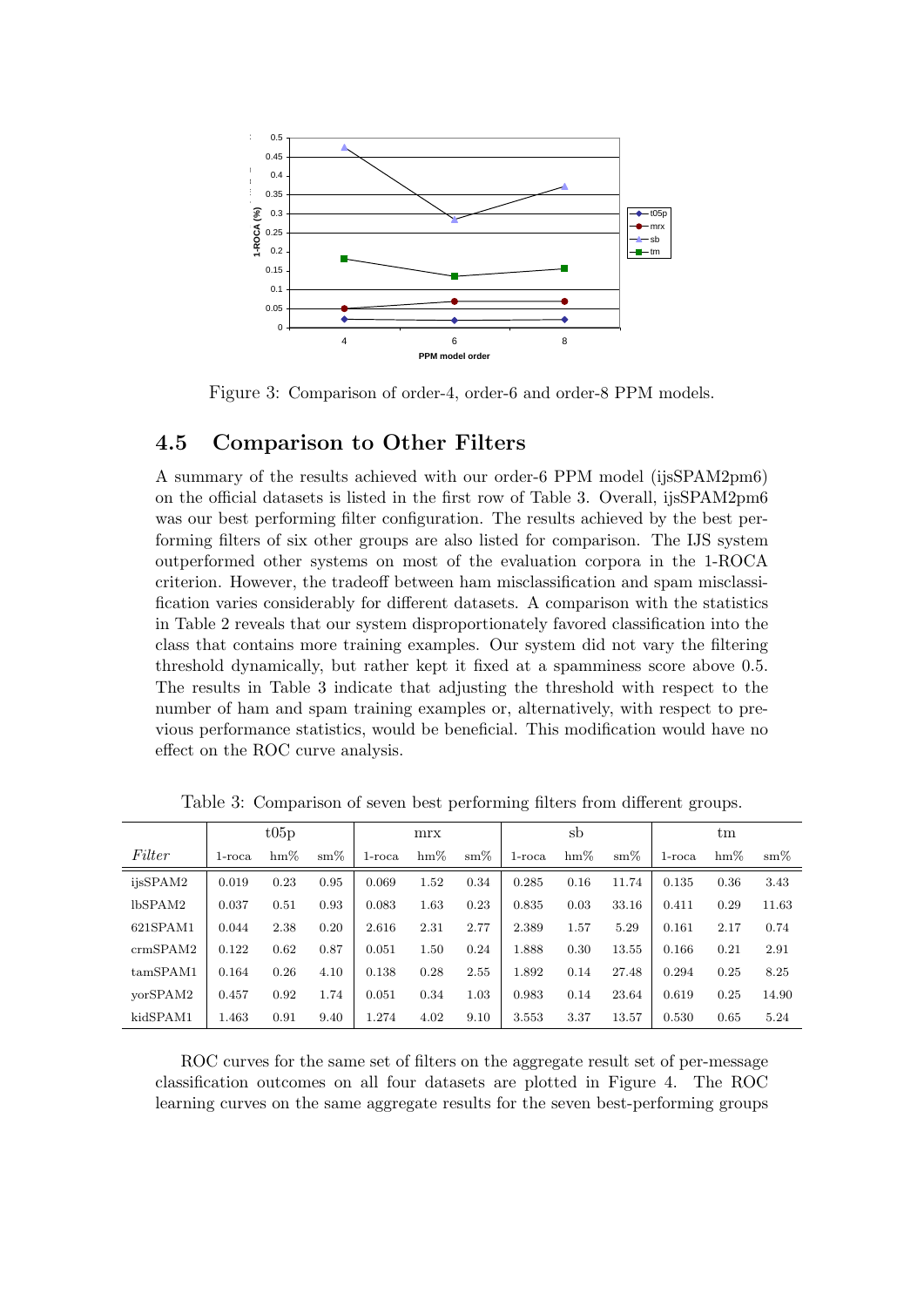is depicted in Figure 4. The graph shows how the area above the ROC curve changes with an increasing number of examples. Note that the 1-ROCA statistic is plotted in log-scale. All filters learn fast at the start, but performance levels off at around 50,000 messages. This behavior may be attributed to the implicit bias in the learning algorithms, data or concept drift, or even errors in the gold stand. It remains to be seen whether a more refined model pruning strategy would help the filter to continue improving beyond this mark.



Figure 4: ROC curves (left) and learning curves (right) for seven best performing filters from different groups on the aggregated raw results.

# 5 Conclusion

Our system performed beyond our expectations in the TREC evaluation, especially since some competing systems were large open source and commercial (IBM) solutions with a long development history. The TREC results confirmed our intuition that compression models offer a number of advantages over word-based spam filtering methods. By using character-based models, tokenization, stemming and other tedious and error-prone preprocessing steps that are often exploited by spammers are omitted altogether. Also, characteristic sequences of punctuation and other special characters, which are generally thought to be useful in spam filtering, are naturally included in the model.

We find that Prediction by Partial Matching usually outperforms the Context Tree Weighting algorithm, although the margin is typically small. Somewhat surprisingly, varying the order of the PPM compression model does not have a major effect on performance. An order-6 PPM model performed best in most experiments. This filter configuration was also the best ranking filter overall in the 1-ROCA statistic for most of the datasets in the official evaluation.

Despite the encouraging results at TREC, we believe there is much room for improvement in our system. In future work, we intend to adapt the system to use a disk-based a model, rather than keeping the data structures in main memory. This would enable us to overcome the need for pruning the model, which was typically